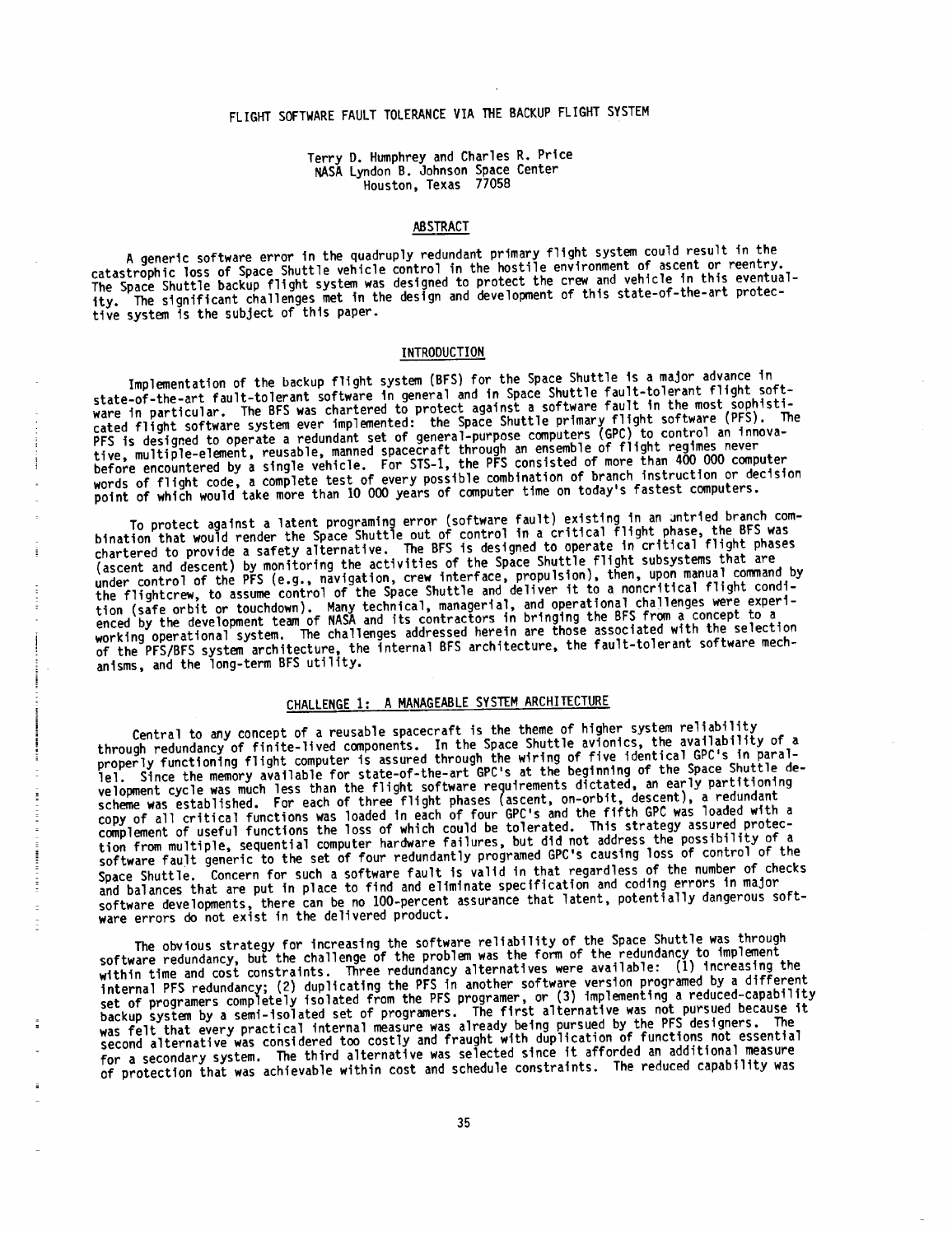set by a single memory load for both ascent and descent in a single GPC. The BFS also assumed the non-flight-critical functions that had been scheduled for the nonredundant fifth GPC for ascent and descent. The semi-isolation of the programers was achieved by having the BFS programed by a contrac- tor geographically separated from the PFS contractor.

## THE BFS **FAULT-TOLERANT** ARCHITECTURE

Significant challenges were faced by the **designers** to develop a BFS which would closely track the PFS, protect itself and the PFS from data pollution from each other, and also be ready at any point in the ascent, abort, or descent profile to take over control of the vehicle safely when manually engaged by the crew. To provide this capability, a technique had to be developed that would provide for tight **synchronization** of the BFS to the PFS in order to prevent divergence, but that would also protect both from inducing faults in the other. A more pollution-protective technique than that **used** for **PFS** redundant-set **synchronization** had to be **developed.** To protect the PFS from faulty BFS data or timing, this technique would permit no transfer of **data** from the BFS to the PFS.

An innovative technique for **synchronization** of the BFS and the PFS was **developed** using flightcritical **data** bus input profile tracking of the PFS that involves use **of** the input/output processor (IOP) input data bus listen capability and the transfer of input profile and minor cycle data from the PFS to the BFS. The BFS protects itself from pollution by erroneous input profile data by voting on the redundant data **sent** to it by the individual PFS GPC's. In addition, the BFS protects itself from input profile timing faults of the PFS by the use of its own **data** bus timing window thresholds for each of the individual groups of input profile **data.**

To protect the BFS and PFS from pollution by erroneous data received from one another, an interface design policy was established which allowed no transfer of **software-generated** data from the BFS to the PFS but did allow data absolutely essential to the proper tracking of the PFS to be transferred and used by the BFS. The absence of **data** transfer to the PFS prevents **any** pollution of the redundant PFS by the BFS. The BFS was designed to protect itself from pollution from erroneous PFS data first, by being limited to the use of a small amount of absolutely essential transfer data; **sec**ond, by performing a vote on the redundant sets of **data** obtained from the redundant PFS GPC's; and third, by performing reasonableness checks on the voted data.

Another challenge faced in the development of the fault-tolerant BFS was the **design** of a **safe** method of taking control of the vehicle at any point in the **flight** profile without inducing control effector transients which might endanger the crew and the vehicle. The design developed to provide this protection required the input of engage initialization data from the subsystems via the flightcritical data buses immediately after BFS engagement. These **data** were then used to ensure that **subsequent** BFS control commands did not overstress or generate significant transients on the control effector subsystem.

One of the foremost innovative techniques used in the BFS fault-tolerant design was developed to provide for recovery from the loss of PFS-generated master events controller (MEC) sequencing as well as for attempting recovery from BFS **GPC** hardware or **software** errors. The loss of MEC **sequencing** commands might occur either as a result of a generic **PFS** software failure or as a result of the abrupt termination of all PFS-controlled flight-critical data buses at BFS engagement. Recovery from these types of errors is provided by the BFS software restart technique. A software restart is initiated upon BFS engagement, and, in the event that critical MEC command **sequences** are found **not** to have been properly performed, the BFS reinitiates the full MEC **sequence** of commands for the appropriate mission event.

The use of the restart technique to attempt recovery from BFS GPC hardware or **software** errors was developed to protect the BFS from transient errors and, in the case of hard errors, to continue attempts at recovery in hopes that the error will not persist. This restart recovery involves reinitialization of input/output **(I/O)** and restarting of BFS application processing at the beginning of a new GPC major processing cycle. The restart recovery technique provides this protection for both the preengaged and engaged modes of BFS operation.

#### A MOVING TARGET: MAINTAINING TRACK OF SOFTWARE CHANGES

Unlike the Approach and Landing Test (ALT) PFS, the BFS for ALT could not be used as a base upon which to build Orbital Flight Test (OFT) software. The BFS **software** for ALT was designed and **de**veloped by Charles Stark Draper Laboratories and provided backup for flight control functions only, provided no CRT/crew interface, and provided only a very minimal task-list-type executive. Rockwell was selected to develop the BFS for OFT and essentially **started** anew about 2 years behind the PFS